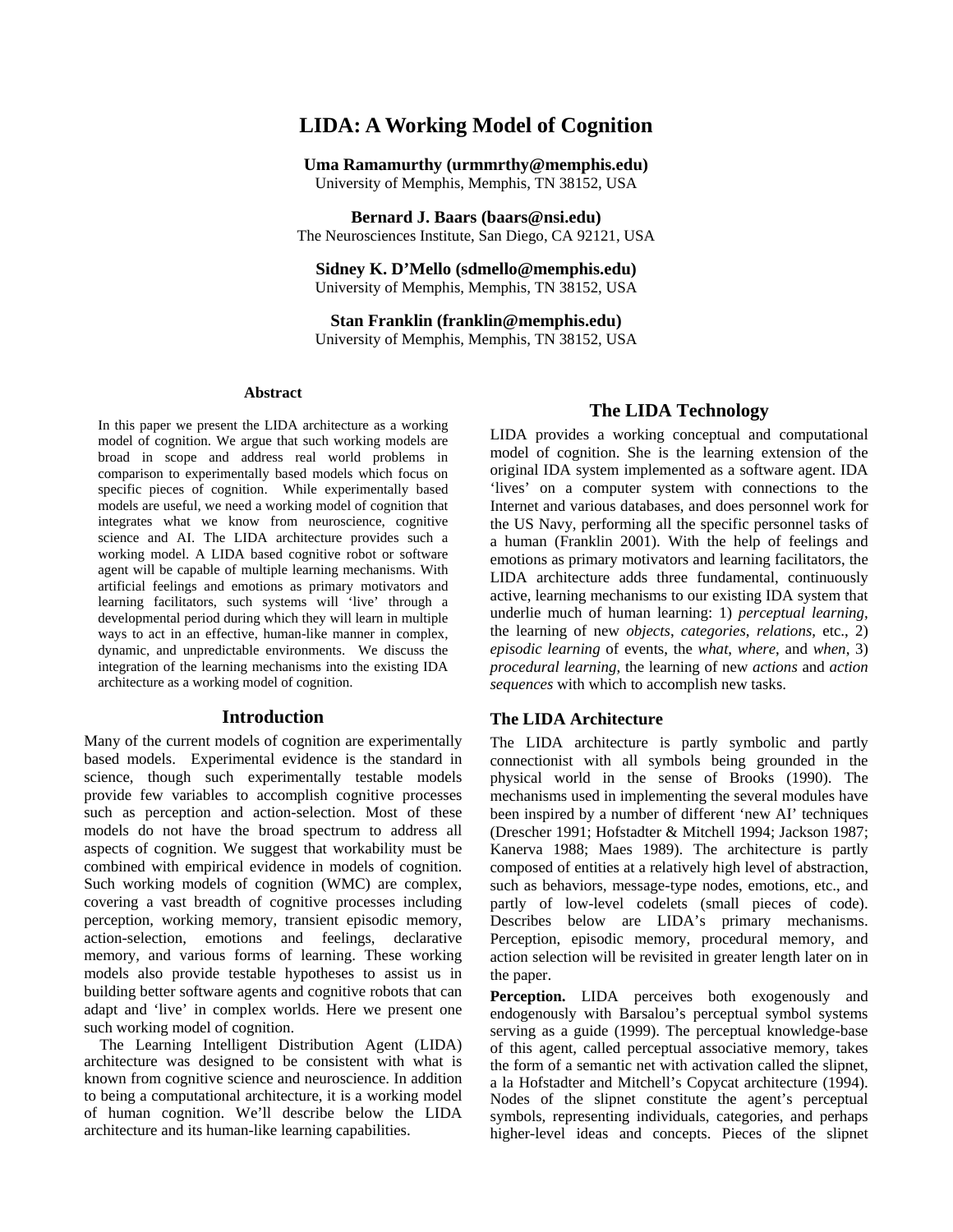containing nodes and links, together with perceptual codelets with the task of copying the piece to working memory, constitute Barsalou's perceptual symbol simulators (1999). Together they constitute an integrated perceptual system for LIDA, allowing her to recognize, categorize and understand.

**Workspace.** LIDA solves routine problems with novel content. The current percept (slipnet nodes over threshold with their appropriate links) are written to the workspace, which roughly plays the same role as the preconscious buffers of human working memory. Perceptual codelets write to the workspace as do other, more internal codelets. Attention codelets (see below) watch what's written in the workspace in order to react to it. Part, but not all, of the workspace, called the focus, by Kanerva (1988) is set aside as an interface with transient episodic memory (TEM) and declarative memory (DM). Items in the workspace decay over time, and may be overwritten.

Another pivotal role of the workspace is the building of temporary structures over multiple cognitive cycles (see below). Perceptual symbols from the slipnet are assimilated into existing relational and situational templates while preserving spatial and temporal relations between the symbols. The structures in the workspace also decay rapidly.

**Episodic Memory.** LIDA employs sparse distributed memory (SDM) as its major associative memory. SDM is a content addressable memory that, in many ways, is an ideal computational mechanism for use as a long-term associative memory (Kanerva 1988). The LIDA architecture uses variants of SDM to implement episodic memory (Ramamurthy, D'Mello, & Franklin 2004).

It has been hypothesized that humans have a contentaddressable, associative, transient episodic memory (TEM) with a decay rate measured in hours (Conway 2001, Franklin et al 2005). Humans are able to recall in great detail events of the current day – where they park their cars, whom they met that morning, what they discussed, what they had for meals, etc. We hypothesize that for cognitive agents to recall such details of episodes while they interact with and adapt to their dynamic environments, they need a TEM. Therefore episodic memory in LIDA consists of a TEM and a declarative memory.

**Consciousness Mechanism.** LIDA's 'consciousness' module implements Global Workspace theory's (GWT) processes by codelets, small pieces of code each running independently. These are specialized for some simple task and often play the role of a daemon watching for an appropriate condition under which to act. The apparatus for 'consciousness' consists of a coalition manager, a spotlight controller, a broadcast manager, and of attention codelets that recognize novel or problematic situations.

Codelets also have activations. Upon noting a suitable situation, an attention codelet will increase its activation as a function of the match between the situation and its preferences. This allows the coalition (collection of related codelets), if one is formed, to compete for 'consciousness.' Such coalitions are initiated on the basis of mutual

associations between attention codelets. During any given cognitive cycle (see below), one of these coalitions with the highest average activation finds its way to 'consciousness,' chosen by the spotlight controller. GW theory calls for the contents of 'consciousness' to be broadcast to every codelet (Baars, 1988). The broadcast manager accomplishes this.

**Procedural memory.** Procedural memory in LIDA is a modified and simplified form of Drescher's schema mechanism (1991), the scheme net. Like the slipnet of perceptual associative memory, the scheme net is a directed graph whose nodes are (action) schemes and whose links represent the 'derived from' relation. Built-in primitive (empty) schemes directly controlling effectors are analogous to motor cell assemblies controlling muscle groups in humans. A scheme consists of an action, together with its context and its result. At the periphery of the scheme net lie empty schemes (schemes with a primitive action, but no context or results), while more complex schemes consisting of actions and action sequences are discovered as one moves inwards. In order for a scheme to act, it first needs to be instantiated and then selected for execution in accordance to the action selection mechanism described next.

**Action selection.** The LIDA architecture employs an enhancement of Maes' behavior net (1989) for high-level action selection in the service of feelings and emotions. Several distinct feelings and emotions operate in parallel, perhaps varying in urgency as time passes and the environment changes. The behavior net is a digraph (directed graph) composed of behaviors (instantiated action schemes) and their various links. As in connectionist models, this digraph spreads activation. The activation comes from three sources: from pre-existing activation stored in the behaviors, from the environment, and from feelings and emotions. To be acted upon, a behavior must be executable, must have activation over threshold, and must have the highest such activation.

## **The LIDA Cognitive Cycle**

Be it human, animal, software agent or robot, every autonomous agent within a complex, dynamical environment must frequently and cyclically sample (sense) its environment and act on it, iteratively, in what we call a cognitive cycle. We suspect that cognitive cycles occur five to ten times a second in humans, cascading so that some of the steps in adjacent cycles occur in parallel (Baars & Franklin 2003, Franklin et al 2005). Seriality is preserved in the conscious broadcasts. We now describe the cognitive cycle dividing it into nine steps. In each step of the cycle, the role of feelings and emotions is emphasized by being italicized.

**1) Perception.** Sensory stimuli, external or internal, are received and interpreted by perception, producing the beginnings of meaning. Note that this stage is preconscious. *Pertinent feeling/emotions are recognized along with objects and their relations by the perceptual associative memory system, entailing simple reactive feelings based on a single input or more complex feelings requiring the convergence of several different percepts over multiple cycles.*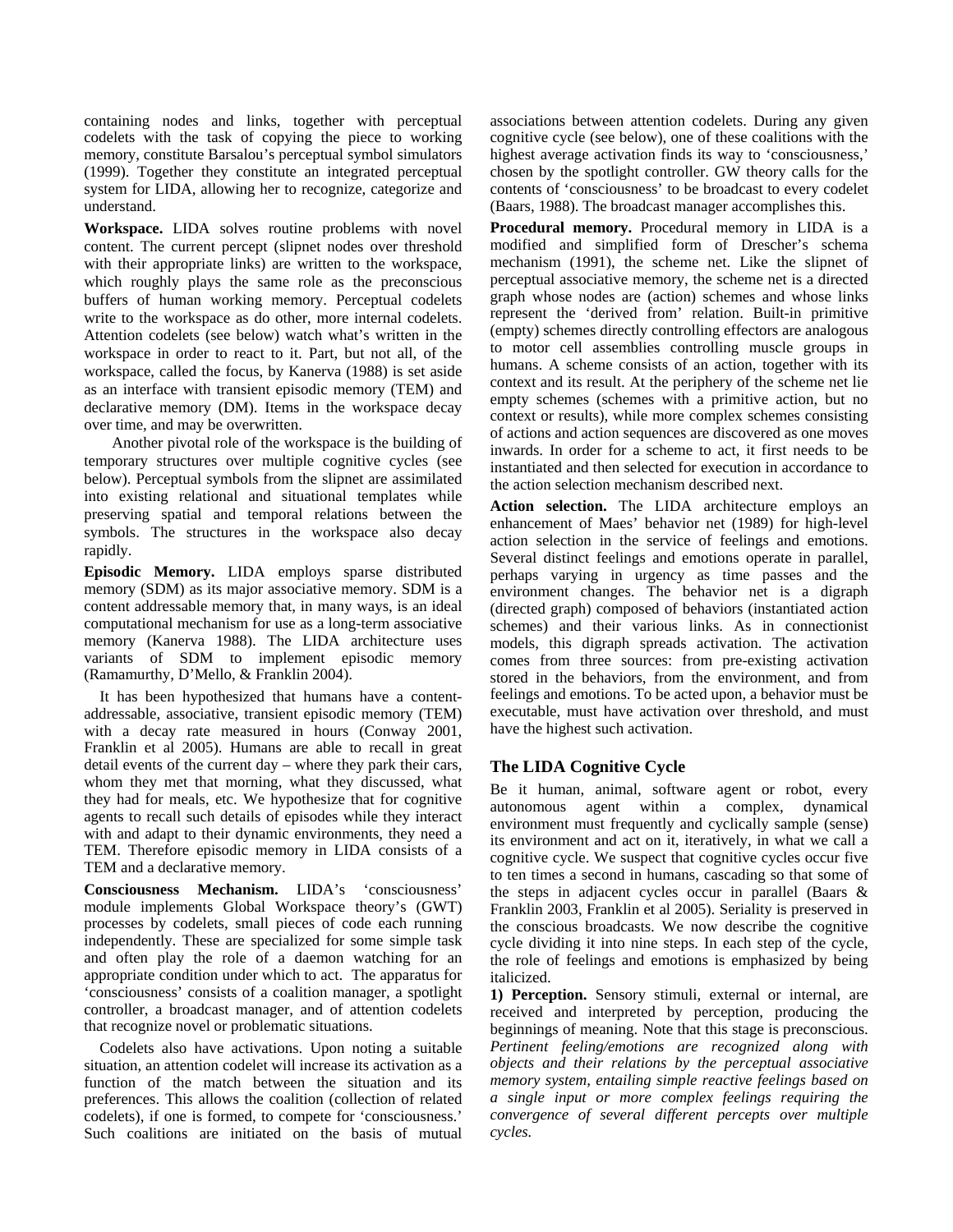**2) Percept to preconscious buffer.** The percept, including some of the data plus the meaning, as well as possible relational structures, is stored in preconscious buffers of LIDA's working memory (workspace) by perceptual codelets. In humans, these buffers may involve visuospatial, phonological (Baddeley & Hitch 1974), and other kinds of information. *Feelings/emotions are part of the preconscious percept written during each cognitive cycle into the preconscious working memory buffers.* 

**3) Local associations.** Using the incoming percept and the residual contents of the preconscious buffers, including emotional content, as cues, local associations are automatically retrieved from transient episodic memory (TEM) and from declarative memory and stored in longterm working memory. *Feelings/emotions are part of the cue that results in local associations from transient episodic and declarative memory. These local associations contain records of the agent's past feelings/emotions in associated situations.*

**4) Competition for consciousness.** Attention codelets view long-term working memory, form coalitions, and compete to bring relevant, urgent, or insistent events to consciousness. *Present and past feelings/emotions influence this competition for consciousness. Strong affective content strengthens a coalition's chances of coming to consciousness.*

**5) Conscious broadcast.** A coalition of codelets, typically an attention codelet and its covey of related information codelets carrying content, gains access to the global

workspace and has its informational contents broadcast. In humans, this broadcast is hypothesized to correspond to phenomenal consciousness. The conscious broadcast contains the entire content of consciousness including the affective portions. The contents of perceptual associative memory are updated in light of the current contents of consciousness, including *feelings/emotions*, as well as objects, categories and relations (perceptual learning). *The stronger the affect, the stronger the encoding in memory*. Transient episodic memory is also updated with the current contents of consciousness, including *feelings/emotions*, as events (episodic learning). *The stronger the affect is, the stronger the encoding in memory*. (At recurring times not part of a cognitive cycle, the contents of transient episodic memory are consolidated into long-term declarative memory.) Procedural memory is updated (reinforced) with *the strength of the reinforcement influenced by the strength of the affect* (procedural learning).

**6) Recruitment of resources.** Relevant schemes respond to the conscious broadcast. These are typically schemes whose context is relevant to information in the conscious broadcast. Thus consciousness solves the relevancy problem in recruiting resources. *The affective content (feelings/emotions) together with the cognitive content, help to attract relevant resources (schemes, processors, neural assemblies) with which to deal with the current situation.*

**7) Setting goal context hierarchy.** The recruited schemes use the contents of consciousness, including feelings/emotions, to instantiate new goal context hierarchies (copies of themselves) into the behavior net, bind their variables, and increase their activation. *It is here* 

*that feelings and emotions most directly implement motivations by helping to instantiate and activate goal contexts, and by determining which terminal goal contexts receive activation.* Other, environmental, conditions determine which of the earlier goal contexts receive additional activation.

**8) Action chosen.** The behavior net chooses a single behavior (scheme, goal context), from a just instantiated behavior stream or possibly from a previously active stream. *This selection is heavily influenced by activation passed to various behaviors. This activation was influenced by the various feelings or emotions.* Each selection of a behavior includes the generation of an expectation codelet (see the next step).

**9) Action taken.** The execution of a behavior (goal context) results in the behavior codelets performing their specialized tasks, having external or internal consequences, or both. LIDA is taking an action. The acting codelets also include at least one expectation codelet whose task it is to monitor the action, attempting to bring to consciousness any result of the action, particularly any failure.

### **Perceptual Learning**

Perceptual associative memory (PAM) is implemented in the LIDA architecture as a slipnet, a semantic net with passing activation (Hofstadter and Mitchell 1994). The nodes in the slipnet may represent primitive feature detectors (perceptual codelets), individuals (e.g. a person or particular object), a category (e.g. chair, woman, animal), or a relation (e.g. cup on table). An important aspect of PAM is that regardless of the semantics of a particular item (whether, conceptually, it is a feature detector, an object, a category or an abstract relation or concept) all are represented in the slipnet as nodes of identical structure. Nodes in the slipnet can also represent relations between objects, including spatial, temporal or causal relations. Such abstract relation nodes (e.g. on(cup, table)) must include in its structure placeholders for arguments for its various roles, for example, which cup, which table. Please don't be misled by the symbolism we've just used. These nodes are not symbolic, but are still grounded in reality by their ultimate connection to the primitive feature detectors. They may best be thought of as perceptual symbol simulators in the sense of Barsalou (1999). In this way they may be viewed as templates for structure building in the workspace (preconscious working memory buffers) as in the Copycat architecture (Hofstadter and Mitchell 1994).

An incoming stimulus, say a visual image, is descended upon by a hoard of perceptual codelets (primitive feature detectors). Each of these codelets is looking for some particular feature (a certain color, a line at a particular angle, etc) or more complex features (a T junction, a red line). Upon finding a feature of interest to it, the codelet will activate an appropriate node or nodes in the slipnet. Activation is passed. The slipnet will eventually stabilize. Nodes with activations over threshold, along with their links, are taken to provide the constructed meaning of the stimulus.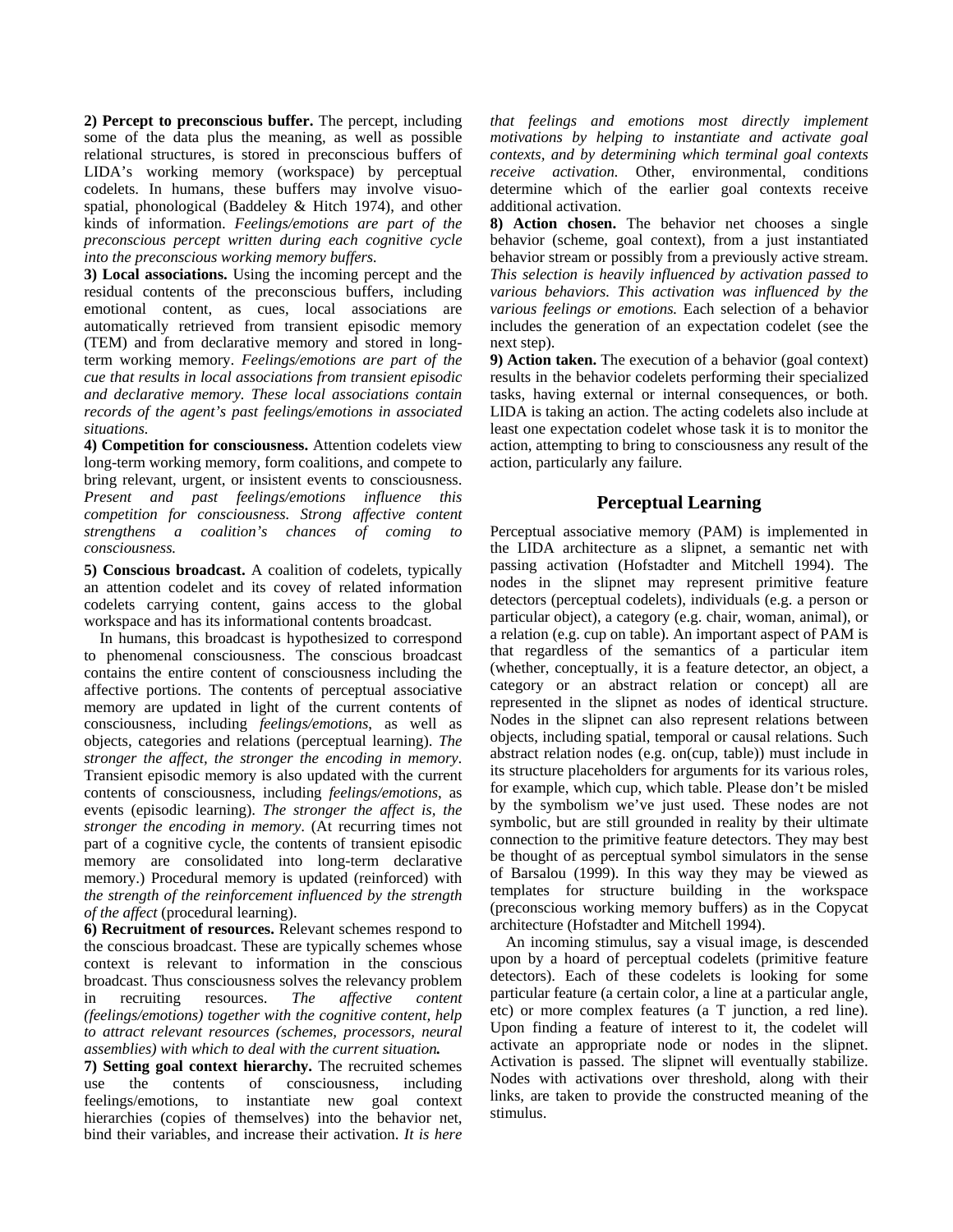Perceptual learning in the LIDA model occurs with consciousness. This learning is of two forms, the strengthening or weakening of the base-level activation of existing nodes, as well as the creation of new nodes and links. Any existing concept or relation that appears in the conscious broadcast (Step 5 of the cognitive cycle) has the base-level activation of its corresponding node strengthened as a function of the arousal of the agent at the time of the broadcast. The base-level activation curve of a slipnet node is modeled along a saturating, sigmoid curve,

A new individual item that comes to consciousness results in a new node being created, together with links into it from the feature detectors of its features. Such a new item gets to consciousness by means of some *new-item attention codelet* that notices a collection of active features in the percept without a common object of which they are features. Such a new item-attention codelet might be looking for such features as spatial contiguity, common motion, and persistence over time. In this latter case, perceptual learning of new objects become somewhat top-down, depending also on local associations from transient episodic memory during prior cognitive cycles. If this attention codelet succeeds in bringing the resulting new item to consciousness, a node for it is created in PAM by the perceptual learning mechanism.

Here's how a new category may be formed. If a *similarity-attention codelet* notices in long-term working memory (see Step 4 of the cognitive cycle) two items with several common features, and succeeds in bringing this similarity to consciousness, a new category is created by the perceptual learning mechanism with *is-a* links into the new category from each of the items.

New relation nodes occur similarly, in a manner suggested by the work of Doumas and Hummel (2005). New relations are learned into nodes in PAM from structures built in the preconscious working memory buffers by perceptual codelets, that instantiate existing relation nodes from PAM and bind objects to their arguments. These new relation nodes are learned when *relation-notingattention codelets* succeed in bringing the new relations to consciousness, that is when the relation 'pops into mind' or 'occurs to me.' New links are learned along with the nodes. The initial base-level activation of new nodes, be they object, category or relation nodes, are assigned as a function of arousal at the time of the conscious broadcast (Step 5 of the cognitive cycle above).

One may object that all these new nodes and links, sometimes created as often as several times a second, might prove computationally intractable. But nature is often profligate; witness the vast numbers of acorns or sperm produced, so few of which come to any fruition. Here we have another example of such profligacy in perceptual learning. We are saved from computationally intractability by the rapid decay of almost all of the new nodes and links, by virtue of their inverse sigmoid decay curves. Only those new nodes and links that come to consciousness often and/or at high arousal levels have much chance of not quickly decaying away. In the AI literature, a similar mechanism is referred to as *generate and test*. In the LIDA model, perceptual learning generates trial nodes (combined feature detectors, individual items, categories, relations,

etc.) and links, and rapidly discards those that don't quickly prove useful.

In keeping with Barsalou's Perceptual Symbol Systems (1999), the nodes and links in LIDA's slipnet form perceptual symbol representations that carry forward throughout the entire architecture, including working memory, episodic memory (with a detour back through perception), long-term working memory, 'consciousness,' procedural memory (the scheme net) and action selection. There are no amodal representations.

## **Episodic Learning**

In the LIDA model memory is hypothesized to interact with conscious events for its normal functioning. Within the context of episodic memory we are concerned with *interpreting the contents of 'consciousness' so as to be able to encode the what, where and when* of each cognitive cycle into episodic memory. LIDA is endowed with two types of episodic memories, one with a small capacity for short term retention of detailed sensory-perceptual information (transient episodic memory, TEM) and the other for long term storage of lifelong events and facts (declarative memory, DM). In the LIDA model, declarative memory (DM) is composed of autobiographical memory, and semantic memory. Autobiographical memories are typically reexperienced in vivid detail when accessed while semantic memories are mainly comprised of fact or belief. Semantic memories typically lack a particular source with a time and place of acquisition. Semantic memories are believed to have lost their association with their original autobiographical source.

Episodic learning in the LIDA architecture results from events taken from the contents of 'consciousness' being encoded in our modified sparse distributed memory (SDM) representing TEM. The major modification of SDM consists of replacing its binary content space with a ternary content space by including a don't-care symbol, '\*', while retaining the SDM binary address space. This modification allows more efficient encoding of partially specified events, as well as more efficient recall using partial cues (Ramamurthy, D'Mello, and Franklin 2004).

Each primitive feature detector in the slipnet corresponds to a set of dimensions of the vectors to be stored in SDM. Therefore, the dimensionality of the sparse distributed memory space is roughly equivalent to the number of primitive feature detectors of the agent. Perceptual symbols (slipnet nodes) making up an event in 'conscious' contents are traced back along slipnet links to primitive feature detectors. Using their correspondence with dimensions, a vector is formed and written to transient episodic memory (TEM) implemented as a modified SDM, thus effecting episodic learning within each cognitive cycle. The recall of events (local associations) from TEM and from DM will require routing the read vector through perceptual associative memory so as to recover the corresponding perceptual symbols. This rerouting is suggested by reverse neural pathways from the frontal cortex back to the various anterior sensory cortices, found in human nervous systems (Koch 2004, p. 245).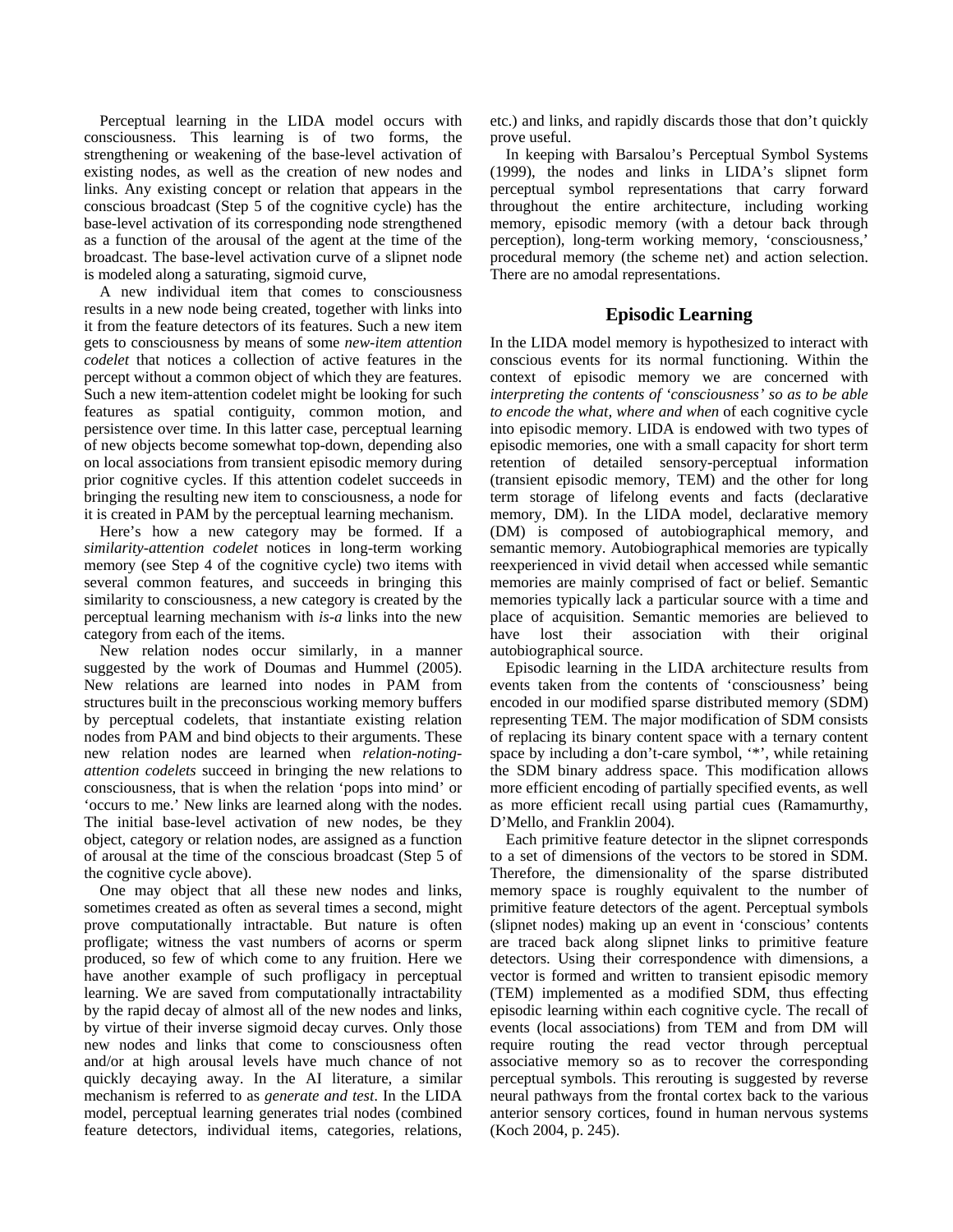In addition to the encoding of the sensory perceptual details of each episode manifested through the contents of consciousness, this episodic learning includes the encoding of feelings and emotions, and of actions taken by the agent.

Periodically, and offline, the not yet decayed contents of TEM are consolidated into declarative memory (DM) (autobiographical memory plus semantic memory) which is also implemented as a modified SDM system. Conway stipulates that as an aftermath of the consolidation process, previously volatile events may acquire high stability and durability (2001). This scenario mirrors our view of the still controversial question of how human episodic memory works.

### **Procedural Learning**

Procedural memory in the LIDA architecture bears close similarity to perceptual associative memory. Recall that objects, categories, and relations in perceptual memory were all represented by nodes. In a similar vein, behavior codelets, behaviors, and behavior streams all share the same representation in what we call a *scheme* (motivated by Drescher's schema mechanism (1991)). A scheme consists of an action, together with its context and its result, as well as a base-level activation that estimates the likelihood of that result occurring as a result of taking the action in its context. Each scheme should be thought of as a template for a behavior codelet, a behavior, or a behavior stream. The context of a scheme corresponds to preconditions, its results to post conditions. Pre and post conditions of a scheme are simply nodes in the slipnet that are appropriately grounded to their primitive feature detectors. Just as the primitive feature detectors form the periphery of the slipnet in perceptual associative memory, primitive schemes, that is actions with no specified context or result, constitute the periphery of procedural memory (called the scheme net). These primitive schemes are also referred to as empty schemes. As one moves inwards into the scheme net more complicated schemes are discovered that are templates for behavior codelets executing in parallel (behaviors) or in sequence (behavior streams).

In accordance with global workspace theory, Step 6 of the cognitive cycle serves to recruit internal resources with which to deal with the current situation. Procedural memory, the scheme net, receives the broadcast of the contents of consciousness. Schemes are activated by these contents in proportion to how well the contents coincide with the context of the scheme, and how well the results of the scheme satisfy some current goal as specified by feelings and emotions within the contents. After activation passes in the scheme net and it stabilizes, those schemes that are over threshold are instantiated into behavior codelets, behaviors, or behavior streams in the behavior net. Instantiation includes the binding of variables in instantiated behavior codelets, as well as the assignment of both environmental and motivational activation.

We propose a combination of both *instructionalist* as well as *selectionist* motivated agendas (not discussed here) for procedural learning, with consciousness providing reinforcement to actions. Reinforcement is provided via a sigmoid function such that initial reinforcement becomes very rapid but tends to saturate. The inverse of the sigmoid function that produces the reinforcement curve, serves as the decay curve. Therefore, schemes with low base level activation decay rapidly, while schemes with high (saturated) base level activation values tend to decay at a much lower rate.

Empty schemes, each containing only a primitive action with no context and results, lie at the periphery of the scheme net. Each scheme has two types of activation, a base-level activation and a current activation. The base-level activation measures the reliability of the scheme, that is, the likelihood of its result occurring when the action is taken within its context. The current activation measures the applicability of the scheme to the current situation. For learning to proceed initially, the behavior network must first select the instantiation of an empty scheme for execution. Since an empty scheme has no context, it is assumed to be always applicable to the situation at hand. Before executing its action, the instantiated scheme (behavior codelet) spawns a new expectation codelet. After the action is executed, this newly created expectation codelet focuses on changes in the environment as a result of the action being executed, and attempts to bring this information to consciousness. If successful, a new scheme is created, if needed. If one already exists, it is appropriately reinforced. Conscious information just before the action was executed becomes the context of this new scheme. Information brought to consciousness right after the action is used as the result of the scheme. The scheme is provided with some base-level activation, and it is connected to its parent empty scheme with a link.

Collections of behavior codelets form behaviors. This corresponds to collections of processors forming goal contexts in global workspace theory. The behavior codelets making up a behavior share preconditions and post conditions. Certain attention codelets notice behavior codelets that take actions at approximately the same time, though perhaps in different cognitive cycles. These attention codelets attempt to bring this information to consciousness. If successful, a new scheme is created, if it does not already exist. If it does exist, the existing scheme is simply reinforced, that is, its base-level activation is modified. If a new scheme has to be created, its context is taken to be the union of the contexts of the schemes firing together. The result of the new scheme is the union of the results of the individual schemes. Additionally, this new scheme is provided with some base-level activation and is connected by links to the original schemes it includes. If this composite scheme executes in the future it will pass activation (positive or negative) along these links.

Collections of behaviors, called behavior streams, with activation passing links between them, correspond to goal context hierarchies in global workspace theory. They can be thought of as partial plans of actions. The execution of a behavior in a stream is conditional on the execution of its predecessor and it directly influences the execution of its successor. When an attention codelet notices two behavior codelets executing within some small time span, it attempts to bring this information to consciousness. If successful, it